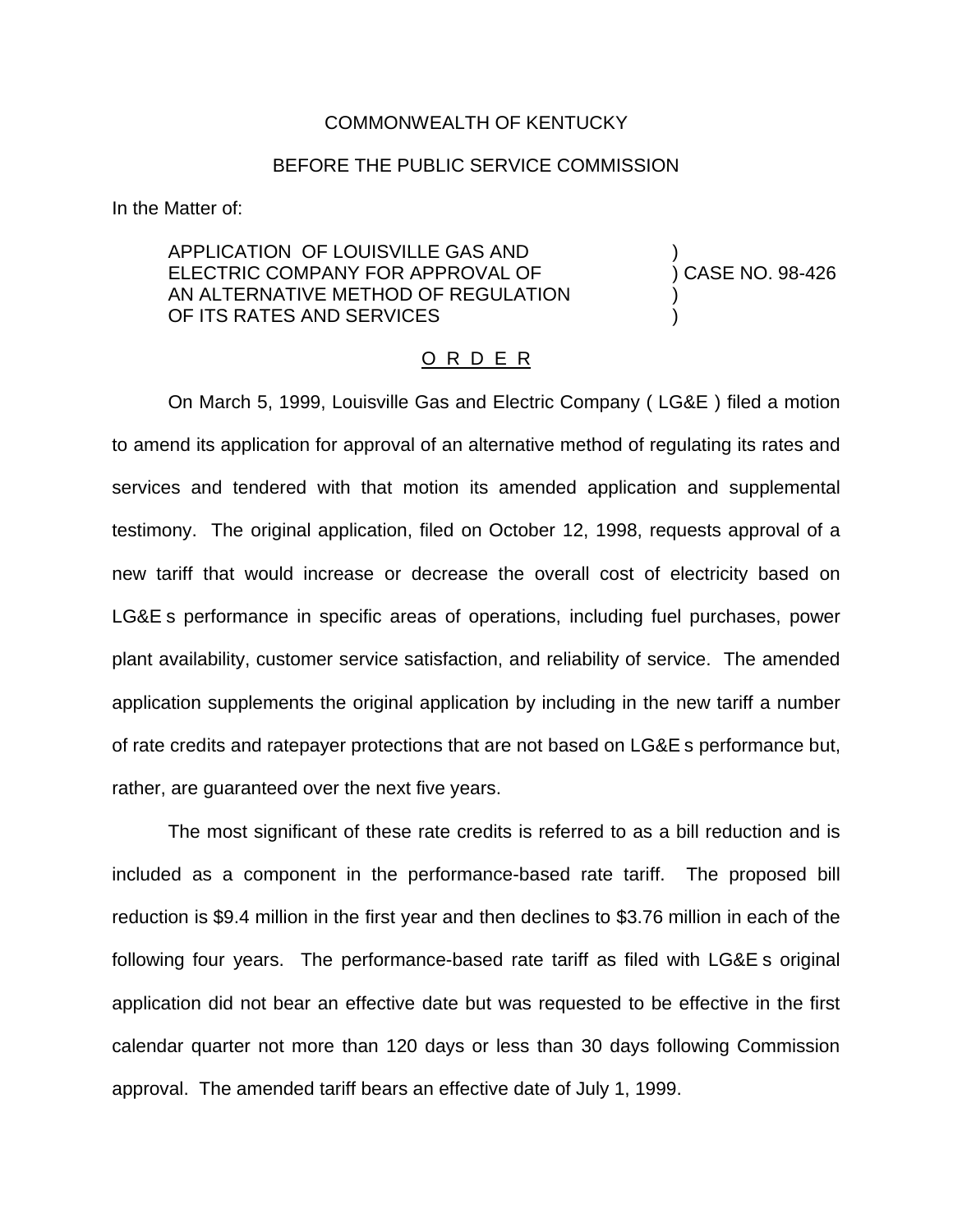The amended application states that the public is being notified of the filing by newspaper publication as well as by an insert in monthly billings to customers. LG&E proposes minor modifications to the existing procedural schedule to allow the parties an opportunity to request information relating to the amended application and to file supplemental testimony, while maintaining the hearing as originally scheduled on June 15, 1999. The amended application also indicates that it is the product of negotiations between LG&E and the Attorney General s Office ( AG ), and that the AG joins in and supports the filing.

Based on a review of the amended application and being sufficiently advised, the Commission finds that the inclusion of guaranteed rate credits, and in particular the bill reduction, greatly enhances the overall benefits for ratepayers. While under the original application ratepayers would receive a bill reduction only if LG&E s performance exceeded minimum thresholds, the amended application guarantees bill reductions and other ratepayer benefits without regard to performance.

The amended application states that even when 1998 calendar year financial data is adjusted to reflect the first year bill reduction of \$9.4 million, the return on equity for LG&E and its affiliate, Kentucky Utilities Company, will be slightly less than equity returns authorized by other state commissions in 1998. While the Commission has no evidentiary record before it at this time to determine what level of earnings is appropriate for LG&E, or what a reasonable return on equity should be, we note that earlier in this case LG&E strenuously objected to the Commission s request for financial data more recent than its March 31, 1998 pre-merger returns.<sup>1</sup> LG&E said at that time

 $1$  LG&E Response to Commission Order dated December 2, 1998, Item 11, at 2.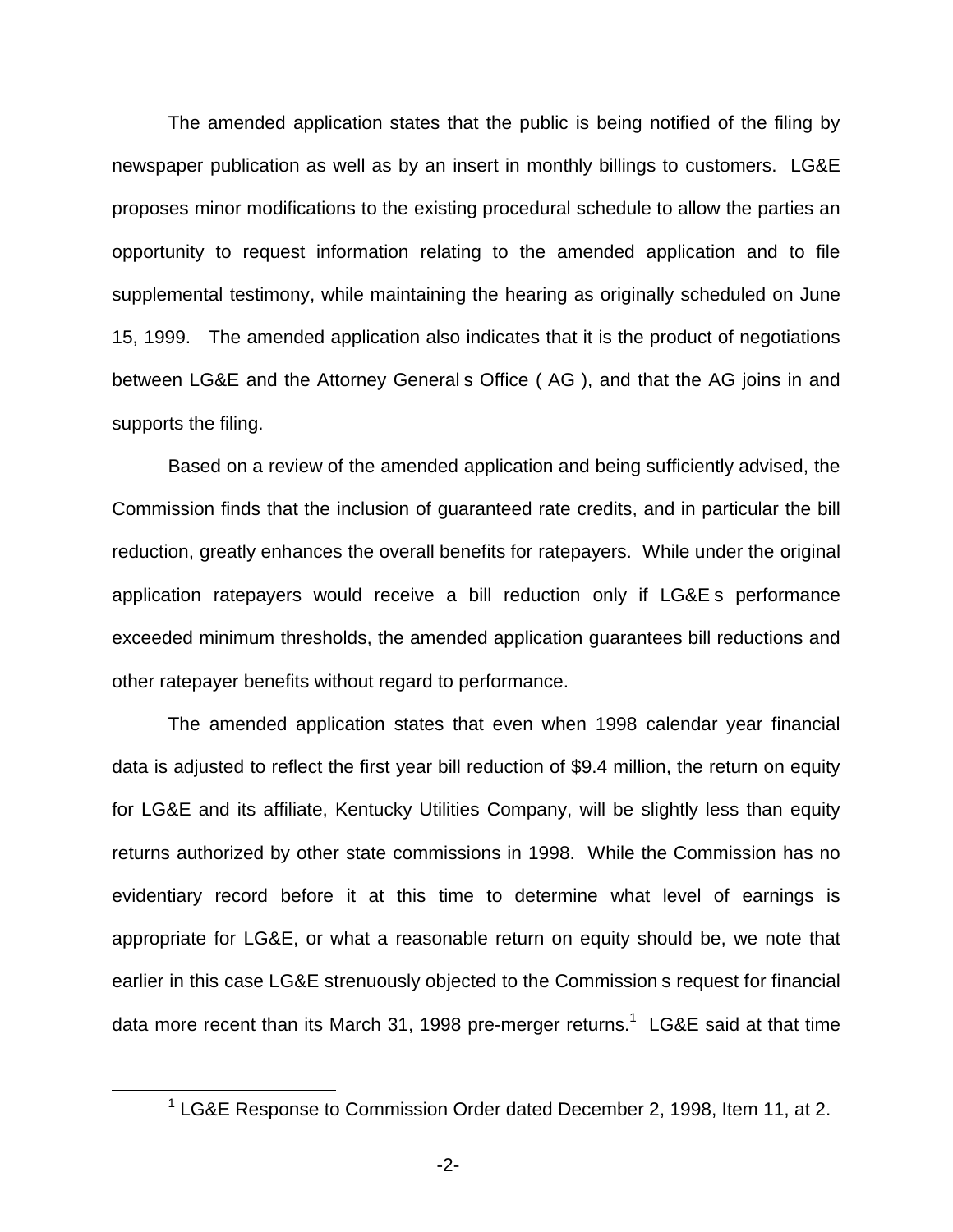that return on equity data was not relevant to its performance based regulation filing and that its March 31, 1998 data is the appropriate point of consideration because it does not include the anomalies of the merger synergies or the aberrations from the summer s wholesale energy market.<sup>2</sup>

It was only after the Commission s February 2, 1999 Order found the pre-merger returns to be insufficient responses did LG&E file post-merger data. Now, it is LG&E that relies upon its most recent financial data to demonstrate that its return on equity is within a reasonable range.

The Commission is also acutely aware of a separate complaint filed by one of the intervenors here, Kentucky Industrial Utility Customers, Inc. ( KIUC ), challenging LG&E s earnings as excessive and its rates as no longer fair, just and reasonable. That complaint, which has been pending in Case No.  $99-082$ , $3$  includes KIUC s expert testimony on an appropriate level of earnings for LG&E and a reasonable rate of return on equity. In light of LG&E s amended application here, and its supplemental testimony incorporating an analysis of 1998 equity returns to demonstrate the reasonableness of the amendment, $4$  the Commission finds that there are common issues of fact raised here and in Case No. 99-082. In the interest of administrative economy, to avoid unnecessary duplication of effort, and to prevent the unnecessary expenditure of

 $2$  <u>Id.</u> at 3.

<sup>&</sup>lt;sup>3</sup> Case No. 99-082, Kentucky Industrial Utility Customers, Inc. v. Louisville Gas and Electric Company.

<sup>4</sup> Supplemental Testimony of Ronald L. Willhite, p. 11-12.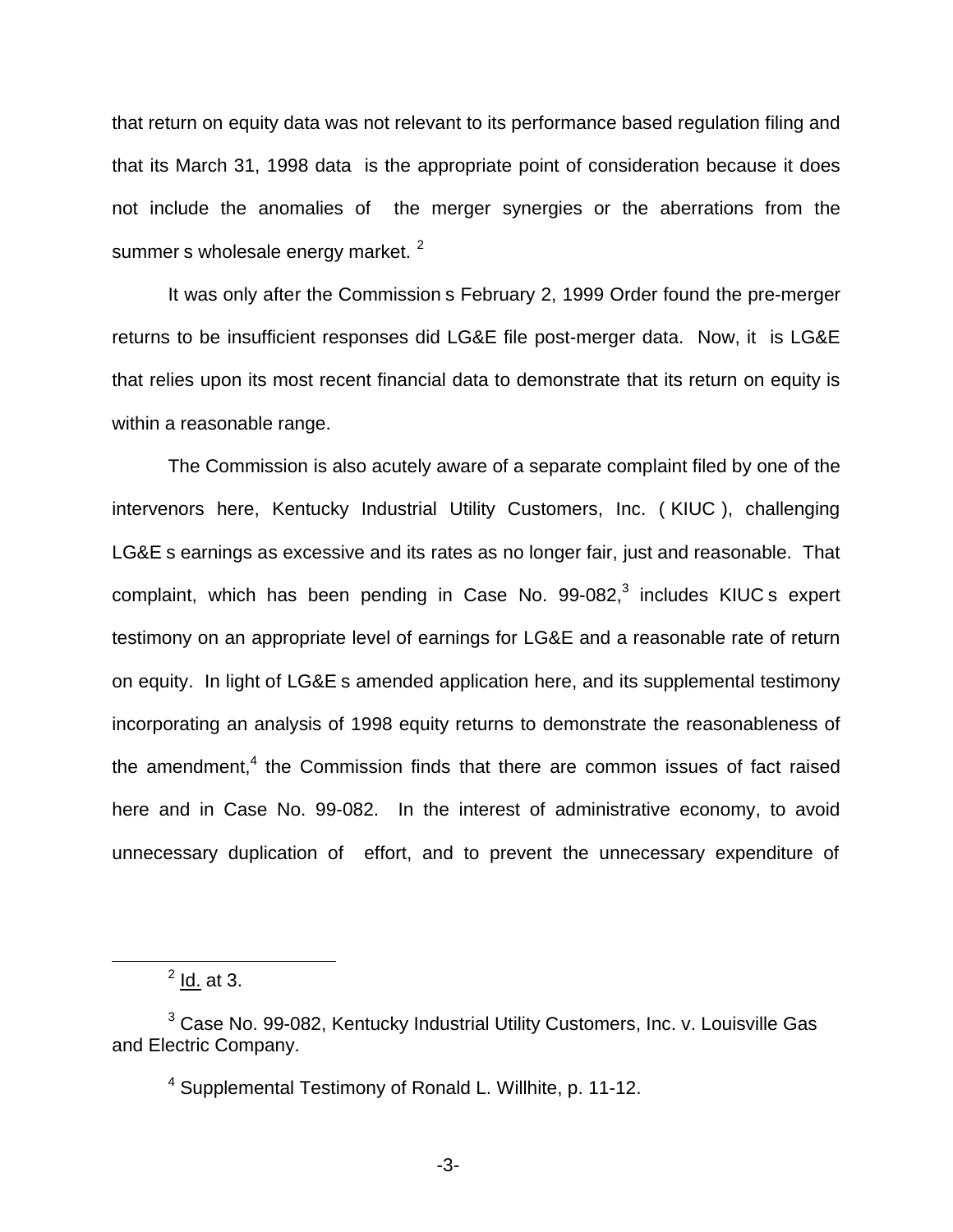resources by the parties as well as the Commission, we find it reasonable and appropriate to transfer KIUC s rate complaint from Case No. 99-082 to this case. We have today issued an Order in Case No. 99-082 overruling LG&E s pending motion to dismiss, directing LG&E to satisfy or answer the rate complaint within 10 days as required by 807 KAR 5:001, Section 12(4)(b), transferring the complaint to Case No. 98- 426, and closing docket No. 99-082.

In accordance with 807 KAR 5:001, Section 3(5), the Commission further finds good cause to grant LG&E s motion to amend its application for approval of performance-based regulation. The amended application should be accepted for filing as of the date it was tendered, which was April 5, 1999. Due to the substantial modifications to the originally filed tariff, and the inclusion of an effective date less than three months from its filing date, the Commission finds that the April 5, 1999 filing date begins the time period specified in KRS 278.190(3) in the event that it should ultimately be held that this case is subject to that provision of law.

Since LG&E has elected to include an effective date of July 1, 1999 on its amended tariff filing, and even under the February 8, 1999 procedural schedule in this case a hearing would not commence until June 15, 1999, the Commission will be unable to conclude its investigation of the reasonableness of the amended tariff by the proposed effective date. Since LG&E s amended tariffs now include a bill reduction based on LG&E s analysis that its current level of earnings will support such a reduction, the ratepayers are entitled to this reduction as soon as possible. Therefore, pursuant to KRS 278.190(2), the Commission will suspend the amended Electric

-4-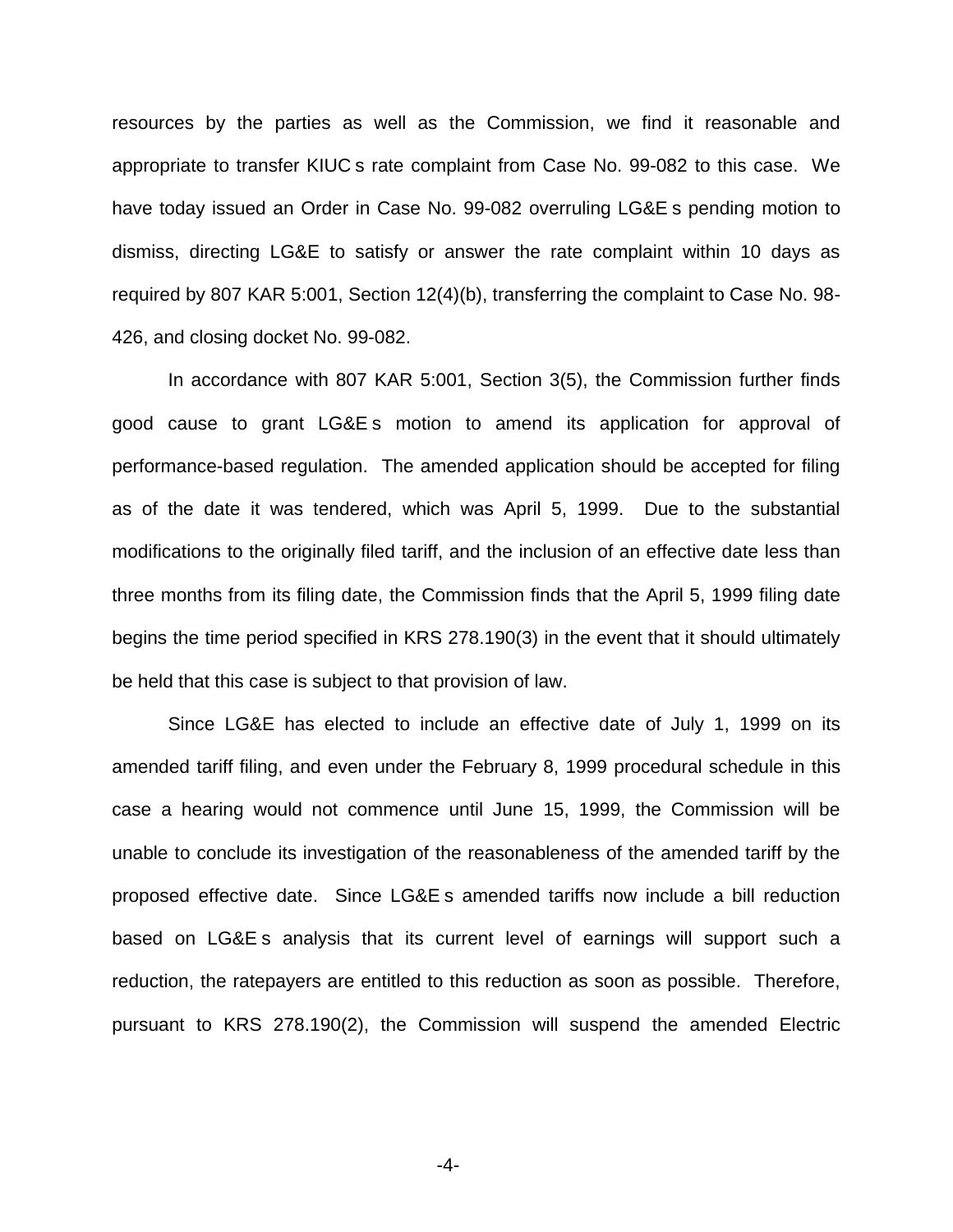Performance-Based Rate tariff for one day and allow it to go into effect subject to future change on July 2, 1999.

To allow all parties a fair opportunity to address the issues raised by LG&E in its amended application, as well as those raised by KIUC in its rate complaint, the Commission is compelled to revise the existing procedural schedule. While we anticipate that none of the parties (or our staff) will be comfortable with the tight schedule established today in Appendix A, it has been designed to comport with due process of law while proceeding with all deliberate speed to investigate the relevant issues. LG&E and the intervenors should be ready to address the rate issues without undue delay. KIUC s testimony and analyses filed with its rate complaint are substantially similar to: 1) its oral and written presentations at the January 22, 1999 informal conference in this case; and 2) its testimony filed March 18, 1999 in this case. Since discovery has already occurred in this case on that testimony, the Commission encourages LG&E and the intervenors to suggest revised procedural dates that might result in an earlier conclusion of the investigation here.

Also pending before the Commission is the Kentucky Resources Council s ( KRC ) motion for an extension of time to file its testimony addressing LG&E s original application. Based on the revised procedural schedule adopted herein, the Commission finds that KRC s testimony on the original application should be filed on May 24, 1999, in conjunction with its testimony on the amended application and the rate complaint.

-5-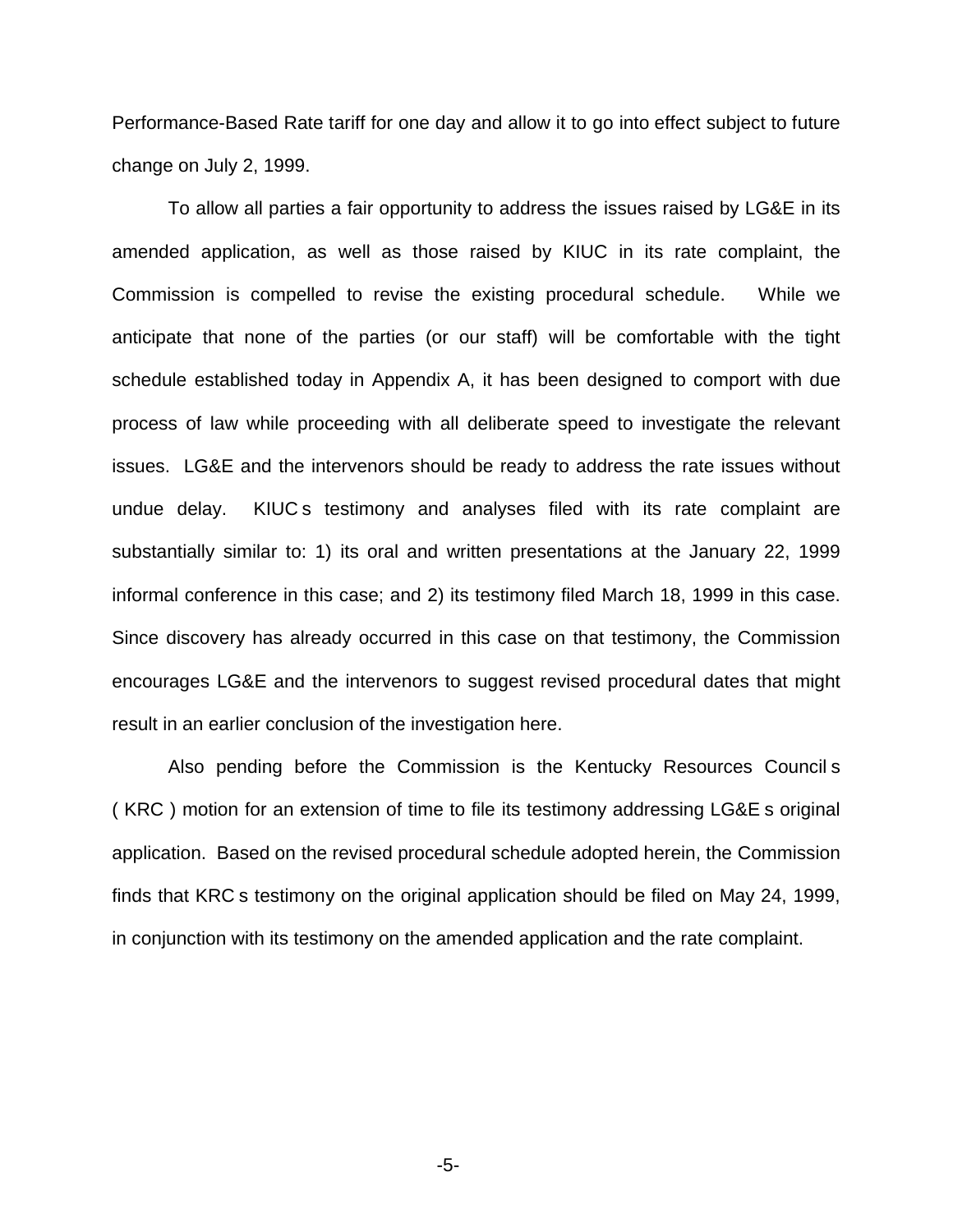IT IS THEREFORE ORDERED that:

1. LG&E s motion to amend its application to adopt an alternative method of regulating its rates and services is granted and the amendment is deemed filed as of April 5, 1999.

2. LG&E s Electric Performance-Based Rate tariff, bearing an effective date of July 1, 1999, is suspended for one day and shall become effective on July 2, 1999 subject to future change as may be ordered in this case.

3. KIUC s rate complaint now pending in Case No. 99-082 is transferred to and consolidated with this case.

4. The procedural schedule set forth in Appendix A shall be followed in this case and shall supersede the schedule appended to the February 8, 1999 Order.

5. LG&E shall give notice of the hearing in accordance with 807 KAR 5:011, Section 8(5). At the time publication is requested, it shall forward a duplicate of the notice and request to the Commission.

6. KRC s motion for an extension of time to file testimony is granted and its testimony shall be filed no later than May 24, 1999.

Done at Frankfort, Kentucky, this 13<sup>th</sup> day of April, 1999.

By the Commission

ATTEST:

Executive Director

\_\_\_\_\_\_\_\_\_\_\_\_\_\_\_\_\_\_\_\_